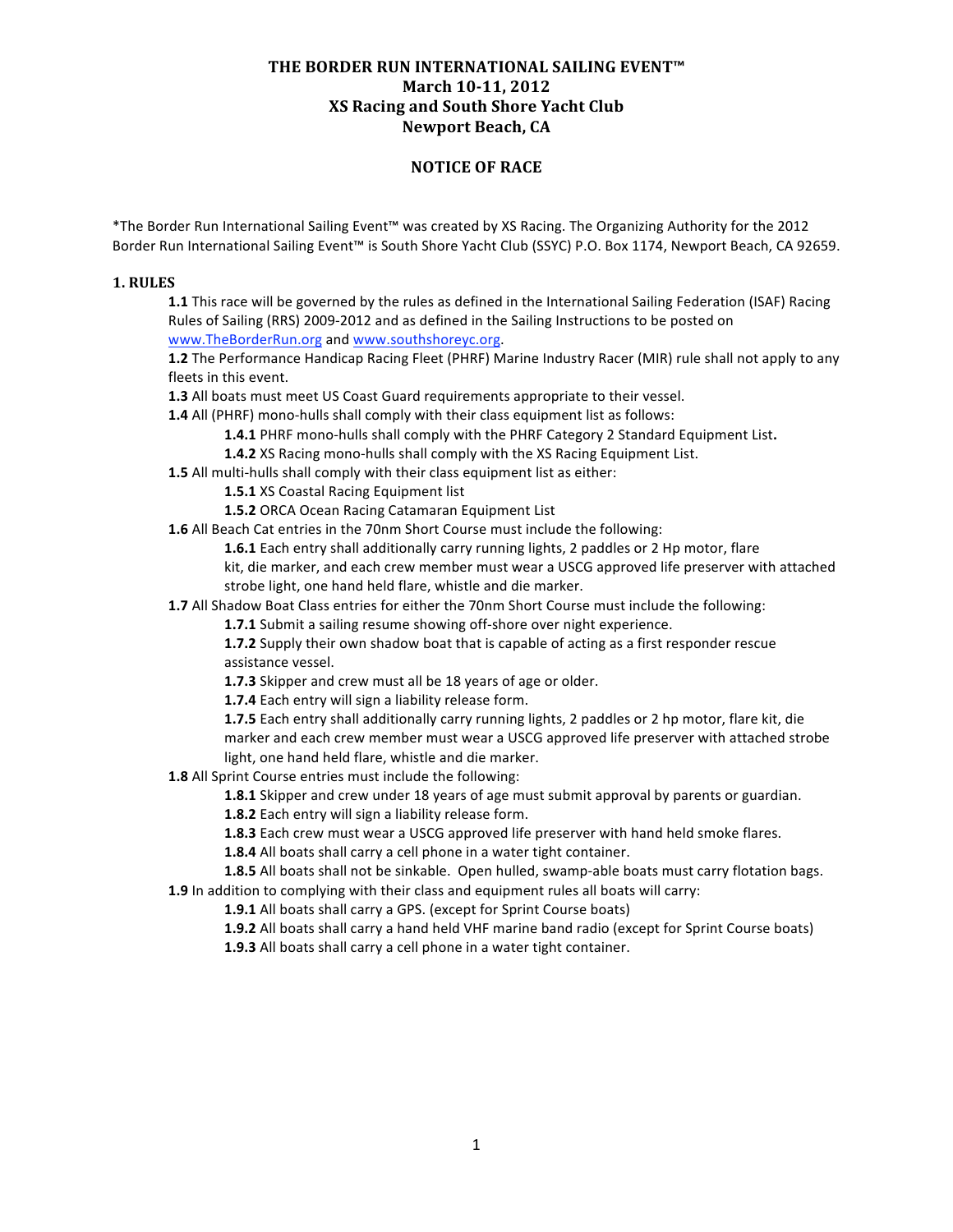## **NOTICE OF RACE**

#### **2. ADVERTISING**

**2.1** Competitor advertising will be restricted as follows: ISAF Regulation 20.9 will be modified to allow advertising of a company if the boat owner and skipper are principal owners of the company being advertised.

**2.2** Boats may be required to display advertising supplied by the Organizing Authority in accordance with ISAF Regulation 20.4.

### **3. FLEETS AND CLASSES RACING**

The following fleets are invited to participate in this race:

**3.1** XS Racing fleet

**3.2** The Ocean Racing Catamaran Association (ORCA).

**3.3** The Performance Handicap Racing fleet (PHRF), ULDB‐A, ULDB‐B and One Design fleet, each category of which may b comprised of individual classes, including boats racing for special trophies, such as IRC, Single‐handed, Double‐handed, All Female Crew, Cruising, Ancient Mariner and ORR, as determined by the race committee..

**3.3.1** Ancient Mariner boats are traditionally-constructed wooden hull boats.

**3.3.2** Single and Double‐Handed boats will race in their assigned class. Additionally, they will be scored against each other. Single-Handed boats shall have only one person on-board. Doublehanded boats shall have only two persons on-board. This changes PHRF Class Rule 10.5. **3.3.3** All Female Crew boats will race in their assigned class. Additionally, they will be scored against each other. All Female Crew boats shall have only females on‐board.

**3.3.4** IRC boats shall have an IRC Certificate and will race in their assigned class. Additionally, they will be scored against each other. IRC boats will race in their IRC-rated configuration.

**3.3.5** ORR boats shall have an ORR Certificate and will race in their assigned class. Additionally, they will be scored against each other. ORR boats will race in their ORR-rated configuration.

**3.3.6** Boats of the same manufacturer type with two or more entries may petition the race committee in writing to be scored together, in addition to being scored with their broader classes. Petitions must be received by the race committee no later than Saturday, February 25, 2012.

**3.4** Shadow Boat Class. A class designed to foster innovation in design and racing. Vessels that do not meet the length or other class requirements can apply for entry in the Shadow boat class subject to the requirements and limitations set forth in the Sailing Instructions.

**3.5** Other classes of all types of watercraft can submit a proposal of entry to XS Racing / SSYC no later than Saturday, February 25, 2012.

**3.6** Two (2) entries constitute a class but does not guarantee a separate start. Final classes will be announced after the entry deadline 17:00 hours Saturday March 3, 2012.

**3.7** The race organizers reserve the right to move any boat to any class, which is deemed the most appropriate to the race committee.

**3.8** Class designations, starting assignments, and class identifications will be made available on The Border Run and South Shore Yacht Club websites no later than Wednesday, March 7, 2012.

## **4. ELIGIBILITY AND ENTRY**

**4.1** All sail boats competing in the 91 NM Long Course and 70 NM Short Course shall have a minimum LOA of 18 ft.

**4.2** All sailboats 18 feet or over in length racing shall have a current, valid Rating Certificate issued by the fleet handicapping authority of the classes and sub-classes in which they are competing. Handicapping will use Off Wind Course (OWC) rating for scoring. The Border Run will accept entries from PHRF members of areas other than PHRF of Southern California provided their current, valid PHRF certificate is submitted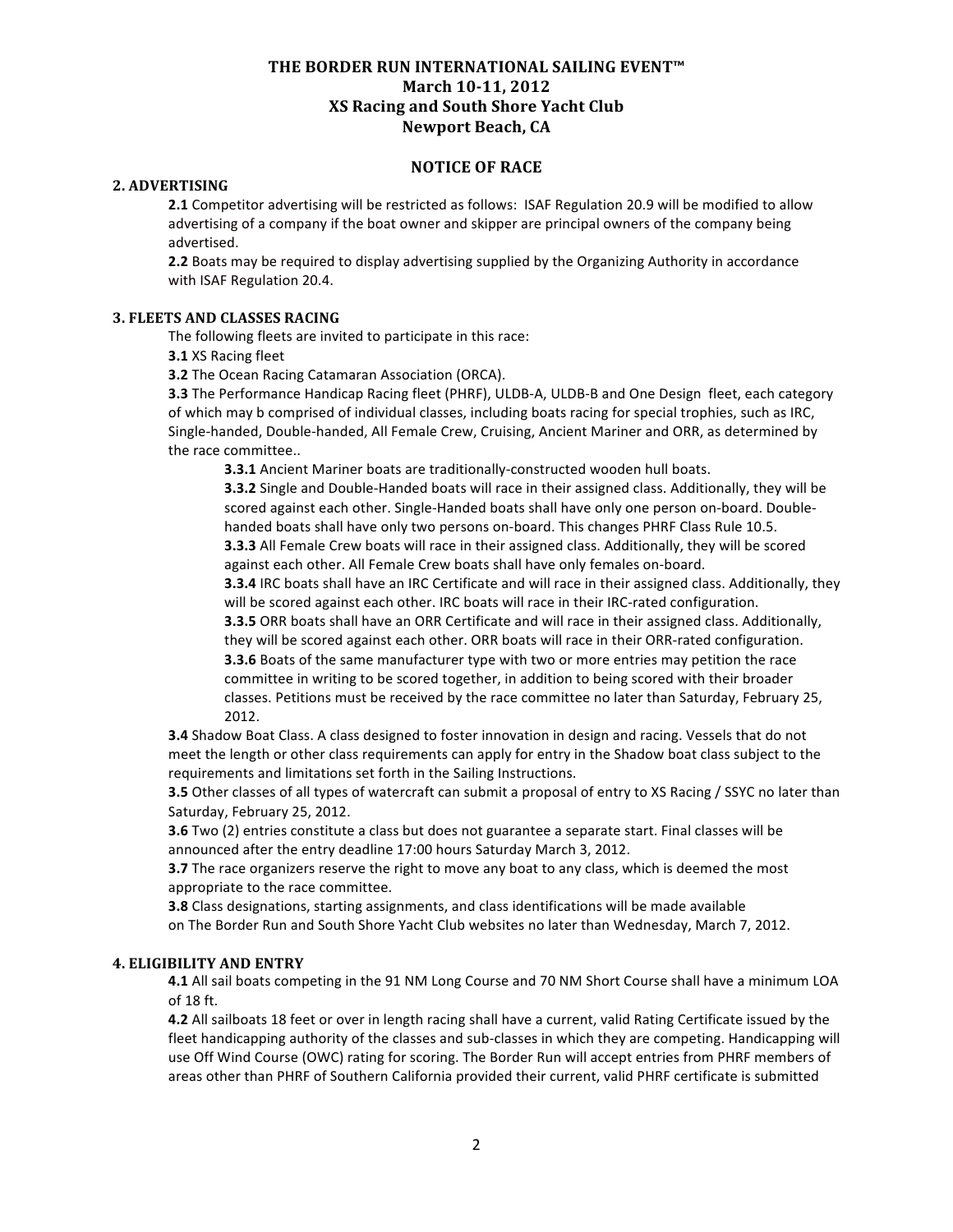## **NOTICE OF RACE**

with the entry and that the Off Wind Course (OWC) Rating for the boat is the same as the PHRF of Southern California OWC Rating for the same manufacturer and model boat.

**4.2.1** If there is a discrepancy between the OWC rating of PHRF of Southern California and the OWC Rating of PHRF of San Diego, then the race committee will change the OWC rating to the PHRF of Southern California rating for the same manufacturer and model of boat. **4.2.2** Any boat that has its rating changed after having submitted an Entry Form shall provide XS Racing / SSYC with a new Rating Certificate as soon as possible, but in no case later than 1700 hours Saturday, March 3, 2012, and shall contact XS Racing / SSYC to determine its appropriate class based on the new rating. Any boat whose rating is changed after 1700 hours Saturday, March 3, 2012 shall race under its original Rating Certificate.

**4.3** The entry fee for The Border Run 2012 International Sailing Event is:

Super Early Entries by DEC 15TH 2011, in addition to saving money on their Entry Fee also get:

1) First 30 Entries get a 2010 Border Run Hat or T shirt from Pirates Lair valued at \$14.95.

2) Next 30 Entries get a Waterproof Alum LED Flashlite by West Marine valued at \$14.95.

3) Entries will be entered into a drawing for a Go-Pro Video Cam valued at \$149.00 and a BORD

Stand-Up Paddleboard with carbon paddle valued at \$1,200.

Early Entry Fee on or before Jan 10th, 2012:

| 17.9 feet and under | \$39  |
|---------------------|-------|
| 18.0 to 23 feet     | \$79  |
| 3.1 to 31 feet      | \$109 |
| 31.1 to 50 feet     | \$169 |
| 50.1 feet and over  | \$199 |

Entry fee after Jan 10th, 2012:

| 17.9 feet and under | \$49  |
|---------------------|-------|
| 18.0 to 23 feet     | \$89  |
| 23.1 to 31 feet     | \$149 |
| 31.1 to 50 feet     | \$199 |
| 50.1 feet and over  | \$249 |

 **4.4** If the Entry is cancelled (Withdrawn) before Jan 10th, 2012, 100% of your fee will be refunded. If the entry is cancelled (Withdrawn) before Feb 10th, 2012, 50% of your fee will be refunded. After Feb 10th, no refunds will be made.

**4.5** A completed Entry Form, Crew List, and Cruising Class Worksheet (if applicable) must be received by the race committee no later than 1700 hours, Tuesday, March 6, except as permitted at the sole discretion of the Race Chair.

**4.6** XS Racing / SSYC reserves the right to refuse entry to boats, except subject to RRS 76.1.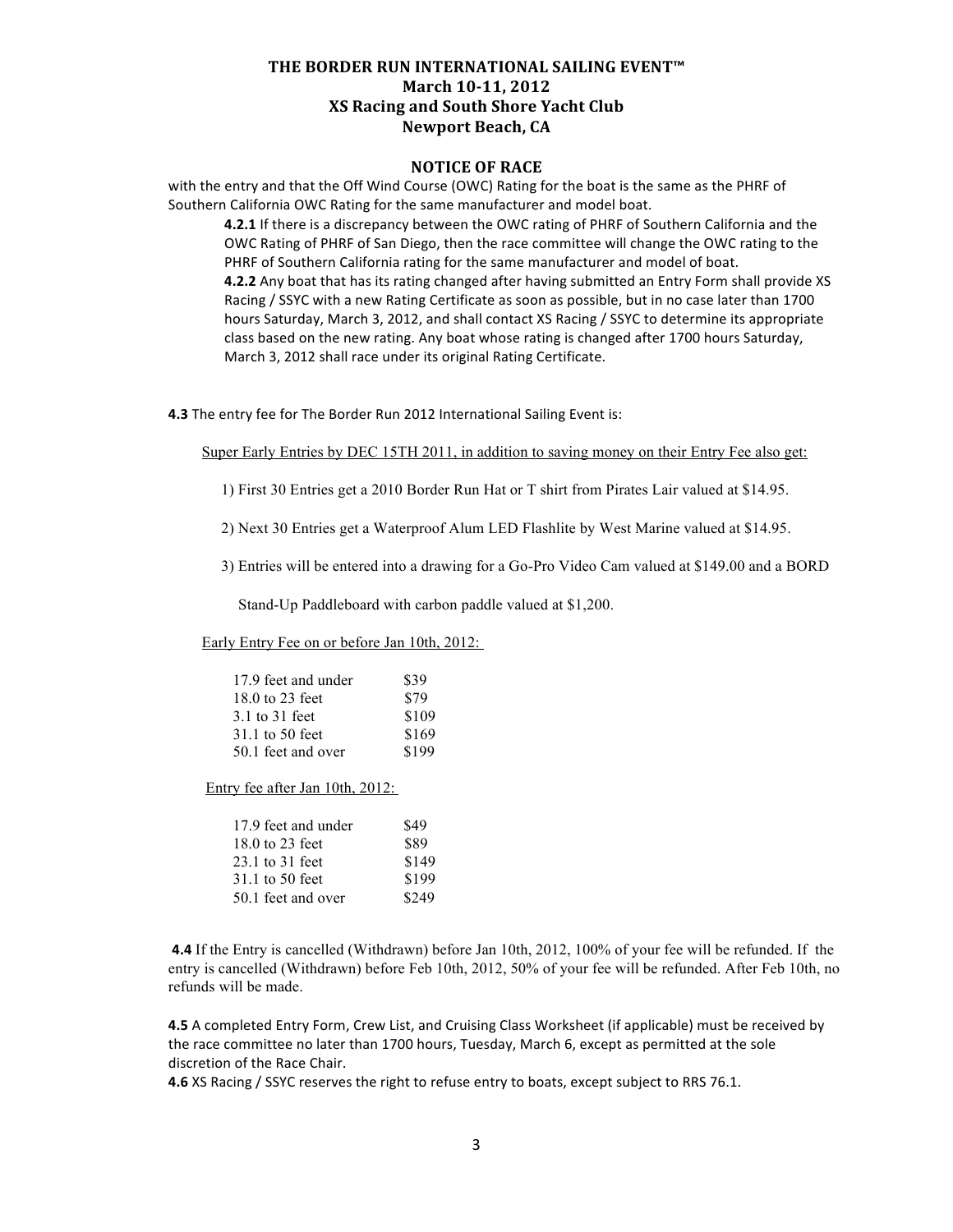# **NOTICE OF RACE**

### **5. SCHEDULE OF THE RACE**

**5.1** The warning signal for the first start is scheduled for 10:55 hours on Saturday, March 10, 2012 with the first start to be at 11:00 hours (GPS, PST).

#### **6. INSPECTIONS**

**6.1** The race committee may inspect any mono-hull boat that has finished the race for compliance with the PHRF Standard Equipment List for Category 2 Races, US Coast Guard Equipment, and other equipment referenced in NOR 1.3

**6.2** The race committee may inspect a multi-hull boat that has finished the race for compliance with XS Racing or ORCA Equipment List for Coastal Race, US Coast Guard Equipment, and the GPS referenced in NOR 1.8.1.

**6.3** The race committee may inspect any XS Racing Beach Cat boat that finished the race for compliance with the equipment and requirements set forth in NOR 1.5.

**6.4** The race committee may inspect any Shadow Boat Class vessel that finished the race for compliance with the equipment and requirements set forth in NOR 1.6.

**6.5** Boats failing to comply with their Equipment List requirements may be protested and a penalty including disqualification may be imposed.

# **7. SAILING INSTRUCTIONS**

7.1 Sailing Instructions will be available on The Border Run (TheBorderRun.org) and SSYC (Southshoreyc.org) websites no later than Monday, February 13, 2012.

### **8. THE COURSE**

The entrant shall indicate on their entry form one of the following course choices:

**8.1** Long Course racers will start off of Balboa Pier in Newport Beach, CA and sail to the Coronado Islands, leaving the small island (Coronado del Norte) to Port and finish in San Diego.

**8.1.1** For scoring purposes, the handicap distance is 91 nautical miles.

**8.2** Short Course racers will start off of Balboa Pier in Newport Beach, CA and sail to the San Diego Entrance Buoy leaving it to Port and finish in San Diego.

**8.2.1** For scoring purposes, the handicap distance is 70 nautical miles.

**8.3** Sprint Course racers will start off of Balboa Pier in Newport Beach, CA and sail to the Dana Point Entrance Buoy leaving it to Port and finish in Dana Point.

**8.3.1** For scoring purposes, the handicap distance is 14 nautical miles.

## **9. TIME LIMIT**

For the Long and Short Course the Time Limit is 1500 hours, Sunday, March 11, 2012. For the Sprint Course the Time Limit is 1700 hours Saturday, March 10, 2012. All boats not finishing before the Time Limit will be Scored as Did Not Finish (DNF). This changes rule 35 and A.4.1.

#### **10. PENALTY SYSTEM**

All penalties will be defined in the Sailing Instructions.

## **11. SCORING SYSTEM**

**11.1** For trophies awarded on Corrected Time:

**11.1.1** IRC and ORR time allowances will be calculated using time‐on‐time scoring**. 11.1.2** All other Corrected Time allowances (if applicable) will be calculated based on the boats race rating and the races handicap distance (91nm Long course; 70nm Short course; and 14nm Sprint course).